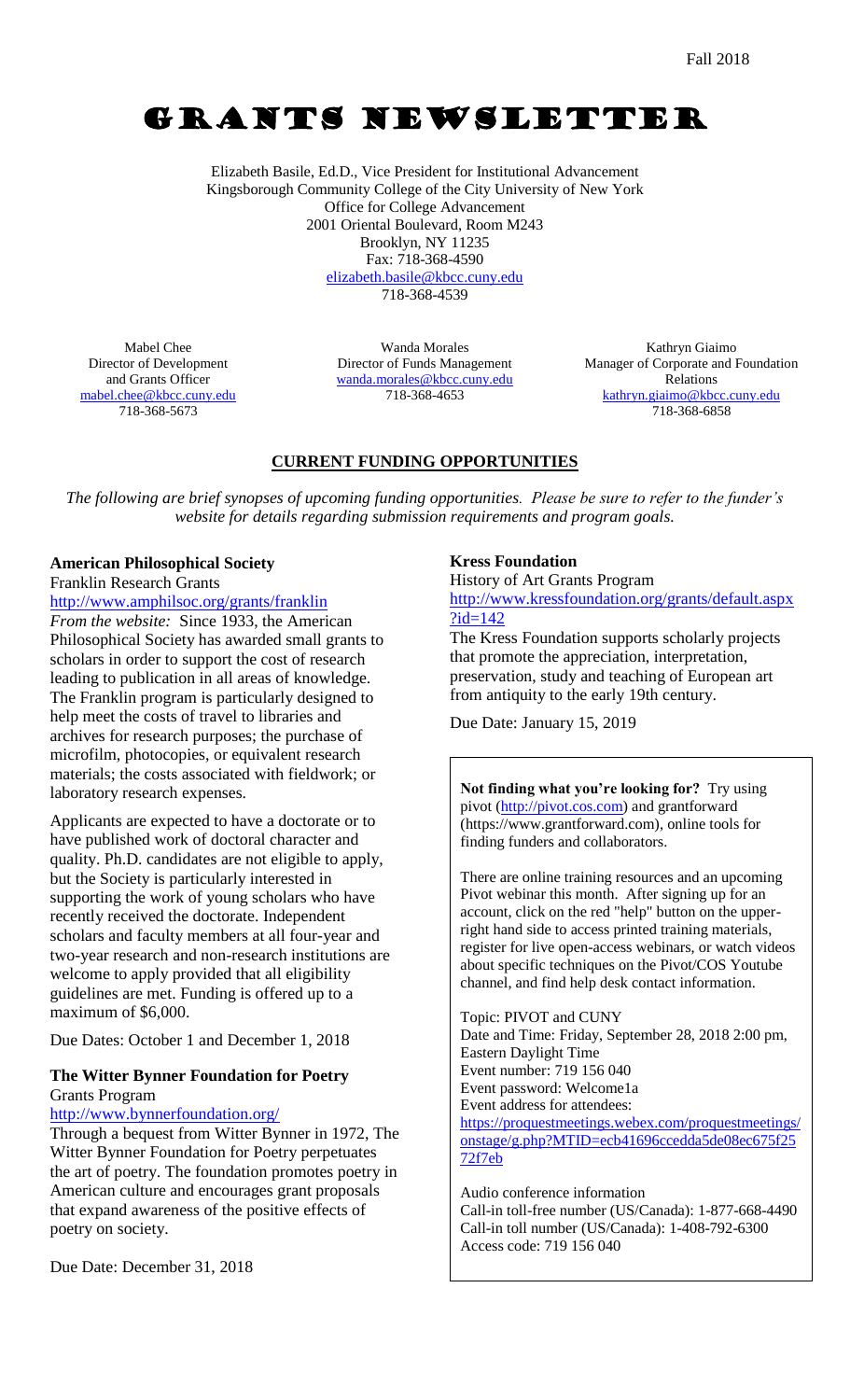#### **National Endowment for the Arts**

NEA Big Read Grant

https://www.artsmidwest.org/programs/neabigread Annually, the program supports approximately 75 dynamic community reading programs, each designed around a single NEA Big Read book.

Each community program that receives an NEA Big Read grant—which ranges between \$5,000 and \$15,000—is also provided with resources, outreach materials, and training on various aspects such as working with local partners, developing public relations strategies, and leading book discussions and Q&As.

Due Date: Late January 2019

#### **National Science Foundation**

Improving Undergraduate STEM Education: Education and Human Resources (IUSE: EHR) [https://www.nsf.gov/funding/pgm\\_summ.jsp?pims\\_](https://www.nsf.gov/funding/pgm_summ.jsp?pims_id=505082) [id=505082](https://www.nsf.gov/funding/pgm_summ.jsp?pims_id=505082)

If you are interested in applying for a grant, please contact Mabel Chee, Director of Development and Grants Officer, to discuss your proposed project at 718-368-5673 or mabel.chee@kbcc.cuny.edu

#### Due Date: December 11, 2018

#### **Simons Foundation**

Targeted Grants in Mathematics and Physical Sciences

[https://www.simonsfoundation.org/funding/funding](https://www.simonsfoundation.org/funding/funding-opportunities/mathematics-physical-sciences/targeted-grants-in-mps/) [-opportunities/mathematics-physical](https://www.simonsfoundation.org/funding/funding-opportunities/mathematics-physical-sciences/targeted-grants-in-mps/)[sciences/targeted-grants-in-mps/](https://www.simonsfoundation.org/funding/funding-opportunities/mathematics-physical-sciences/targeted-grants-in-mps/)

*From the website:* The Simons Foundation's Mathematics and Physical Sciences (MPS) division invites applications for its new Targeted Grants in MPS program. The program is intended to support high-risk projects of exceptional promise and scientific importance on a case-by-case basis.

A typical Targeted Grant in MPS provides funding for up to five years. The funding provided is flexible and based on the type of support requested in the proposal. Expenses for experiments, equipment, or computations, as well as for personnel and travel, are allowable.

Due Date: Rolling deadline

### **Spencer Foundation**

Small Research Grants aim to support smaller scale or pilot research projects that have budgets of \$50,000 or less. Proposals are encouraged from scholars across a variety of disciplines in an effort to fund field-initiated education research. <https://www.spencer.org/small-research-grants>

Due Dates: February 1, May 1, and August 1, 2018

### **CUNY Internal Funding Programs**

The CUNY Office of Research announced two grant competitions.

#### 1. **Community College Research Grant** (CCRG)

This program supports individual community college faculty for their research. Proposals are encouraged from across all disciplines and awards of up to \$10,000 will be made before the end of December, 2018. New for this year is that awards will be split, with \$5,000 in Research Foundation funds that can be used for student stipends, research supplies, travel, or towards course release (with institutional approval) and \$5,000 in Tax Levy funds that goes towards a month of summer salary for June, 2019.

The deadline for proposal submission is **Friday, October 26, 2018**. More information including complete guidelines and submission information can be found here: <http://www2.cuny.edu/research/faculty-resources/internal-funding/community-college-research-grant-program/>

### 2. **Research in the Classroom Idea Grant Award**

This program supports individual CUNY faculty for creative ideas on how to integrate their authentic research questions into the undergraduate curriculum. Proposals are encouraged from across all disciplines and awards of up to \$7,500 will be made before the end of January, 2019. New for this year is that all awards will be in Research Foundation funds.

The deadline for proposal submission is **Friday, November 2, 2018**. More information including complete guidelines and submission information can be found here: <http://www2.cuny.edu/research/faculty-resources/internal-funding/research-in-the-classroom/>